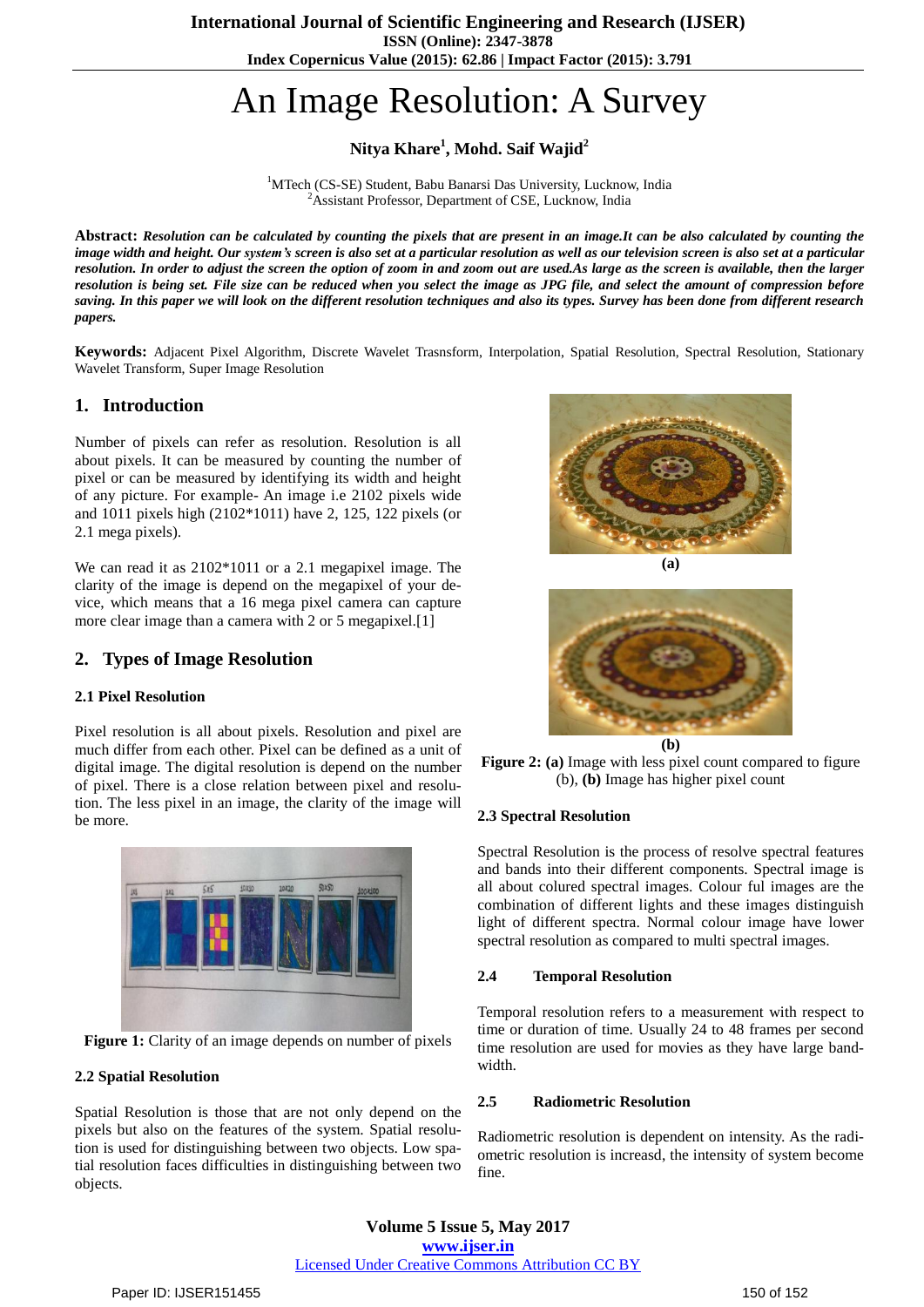### **3. Survey**

**1. Elham Karimi, Kaueh Kangarloo and Shahram Javedi (2014) [2]"A survey on super resolution methods for image construction".**The survey has been done on super resolution. The super resolution classifies the high resolution image as well as low-resolution from the picture. Several techniques are used in order to remove the noise and blur from the picture, so as to make it clear and high quality. In this paper different super resolution techniques are used so as to distinguish between high resolution image as well as low resolution image. According to this paper there are group resolution techniques such as image Frequency domain method, spatial domain method and techniques wavelet domains. Every domain methods have their own characteristics and comparison between these methods has been done by using a special index in the domain. From the low resolution image the high resolution image can be formed and the process of converting low resolution to high resolution image is called super resolution.

**2. A.J den Dekker and A.Van Den Bos (1997) [3] "Past and present approaches to the concept of optical resolution are reviewed"** The whole paper is based on optical resolution and optical images. The difference between ethereal images, calculated images and detected image has been done by Ronchi. According to him, the physical nature of the image is shown in ethereal images i.e the real representation of the image. Some calculations have been done to give it a countable representation as in geometrically and algebraically. Thus according to Ronchi, those ethereal images on which calculations have been performed are called calculated images.

**3. Kulwinder Kaur, Indrapreet Kaur and Jaspreet Kaur (2016)[4]"Survey on Interpolation".** Every digital image is formed by addition of pixels. Resolution is the main characteristics of digital image. Although, resolution can be defined by the total number of pixel in an image. More resolution image has more cleared image. Interpolation is the technique of enlarging of image. Methods like bi-linear interpolation, nearest neighbor interpolation and bi-cubic interpolation. According to them, nearest neighbor value algorithm is used to create high resolution image in the nearest neighbor. Bi-cubic interpolation is the best way of enlarging an image; they have high quality and smooth image. Bi-linear and nearest neighbor images don't have high quality and smooth images as compared to cubic interpolation.

# **4. Image Resolution Technique**

There are many techniques used for image resolution. But some important image resolution techniques are as follows.

### **A. Discreete Wavelet Transform Technique(DWT**

DWT uses wavelwt co-efficients.in DWT The information of an image is captured by DWT Technique. In satellite images, resolution plays an important role. Satellite images have both high and low frequency content. Images have more chances of losing high frequency contents. So, discrete wavelet transform technique is used in order to maintain a high frequency contents. In the DWT Technique the satellite images will be divided into four sub-bands that is low-low (LL), low-high

(LH), high-low (HL) and high-high (HH). Interpolation is done between the high frequency sub-bands images and low resolution input images, and then making the inverse of DWT by which we get the enhanced image. The high frequency content of any image can be reduced by the process called as interpolation. DWT Technique is used to create an image sharper and finer.[5]

### **B. Stationary Wavelet Transform Technique(SWT)**

In SWT the major drawback is the lack of translationvarience. In order to over come this drawback, the stationary wavelet transform is used. The process of SWT is similar with the DWT. SWT as like DWT, the image will divided four sub-bands that is low-low (LL), low-high (LH), high-low (HL) and high-high (HH). The method of SWT is somehow similar to the DWT. In SWT the image will divide into four sub-bands i.e low-low (LL), low-high (LH), high-low (HL) and high-high (HH), and again those sub bands will divide into another sub-bands i.e LLLL, LLLH, LLHL, LLHH and so on. After division, the high frequency of SWT & DWT is added together. Then the checking of the interpolation correction is done by SWT & DWT. Then the inverse form is applied and the images get combined together. So, the technique creates a super resolution pictures.[6]

### **C. Adjacent Pixel Algorithm(APA)**

The Adjacent Pixel Algorithm is basically used to produce clearer and crispier images. In this method the pixels are increased in numbers. In APA, firstly the image will divide into four sub-bands i.e. low-low (LL), low-high (LH), high-low (HL) and high-high (HH), and again those sub bands will divide into another sub-bands i.e. LLLL, LLLH, LLHL, LLHH and so on. After those pixels values are formed. But unfortunately the LL sub-band will have low pixel values. In order to overcome with this problem, an average value of neighboring pixels, are assigned in extra column which is added to the LL sub-band. Hence the pixel values are increased in numbers regarding LL sub-band, due to which finally image will become clear. The more will be pixel values in an image, the clearer image will get. We can say that the clarity of an image will depend on the pixel values [7].

# **5. Conclusion**

The basic conclusion of image resolution is introduced in this paper. Many things are remain to discuss in detail but the overview of all has been discussed. We have in traduced the important parts in this section. Many techniques are used in image resolution .aim of every technique is to provide the crispy and enhanced image. Although every technique has some drawback as well but also has advantages which are heavier than drawbacks. The main drawback of discrete wavelet transform (DWT) is that it losses high frequency content from image due to which blurred images is formed. In stationary wavelet transform (SWT) technique, the main disadvantage is that distortion may occur to the image as well as in adjacent pixel algorithm (APA) technique, it losses linear features. In future some techniques like multi wavelet transform may be used to create an image which has fewer artifacts as compared to others.

**Volume 5 Issue 5, May 2017 www.ijser.in** Licensed Under Creative Commons Attribution CC BY